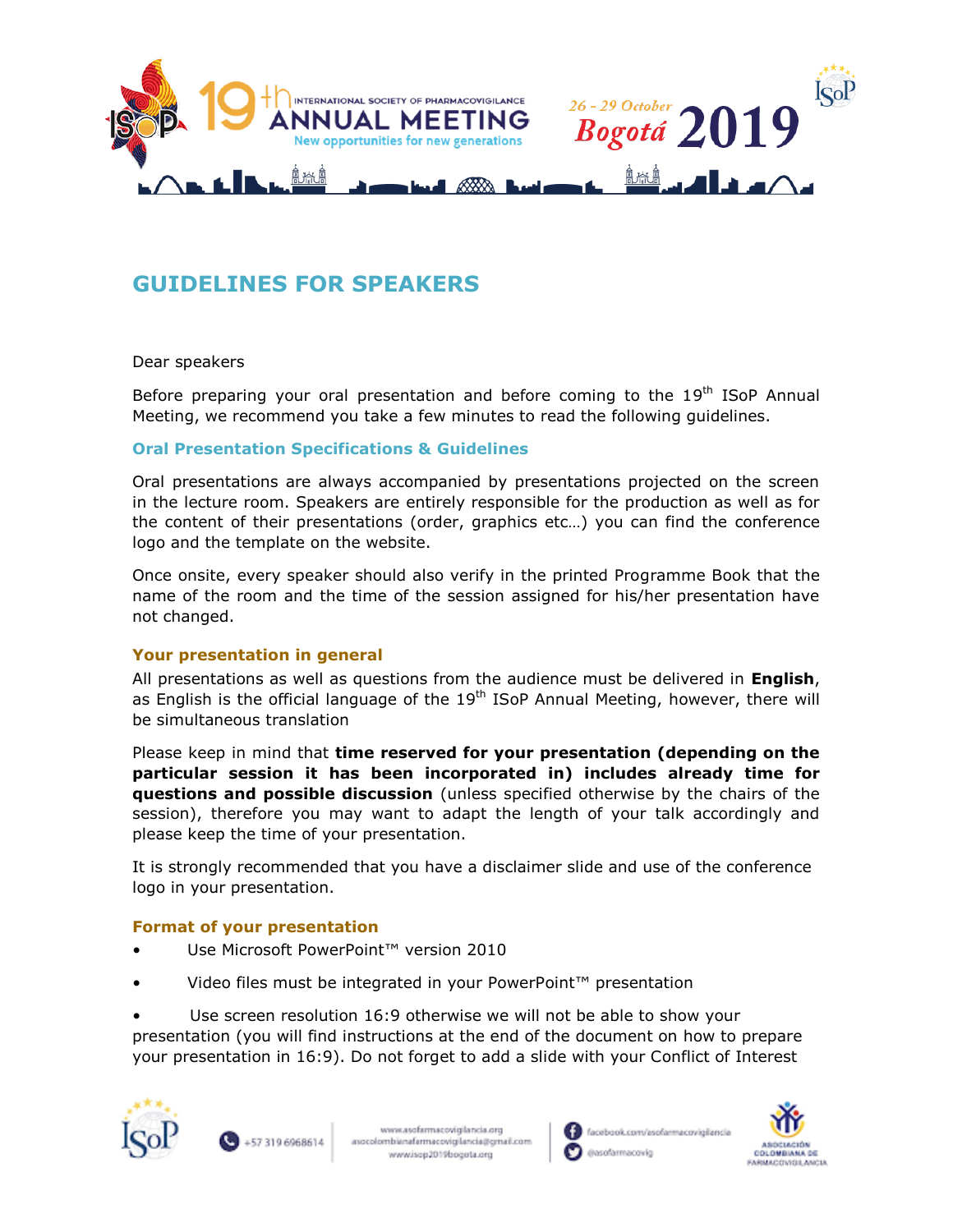

You can find bellow the template for disclaimer



Please bring a USB with your presentation (Microsoft PowerPoint™ version 2010) to the technician at the Speakers' Preview Room at least 2 hours the start of the session during which you will give your presentation

- When you use PowerPoint™ always use the option: 'Font TrueType'
- If you use a Mac/Macintosh™, computer, save your presentation on a PC format

# **Depositing your file**

Your presentation must be handed over to the personnel in the **SPEAKERS' PREVIEW ROOM**, as far in advance as possible but **not later than TWO HOURS before the beginning of each of your dedicated session(s)**.

The presentations for an early morning session should be handed over to the Speaker's Preview room the evening before.





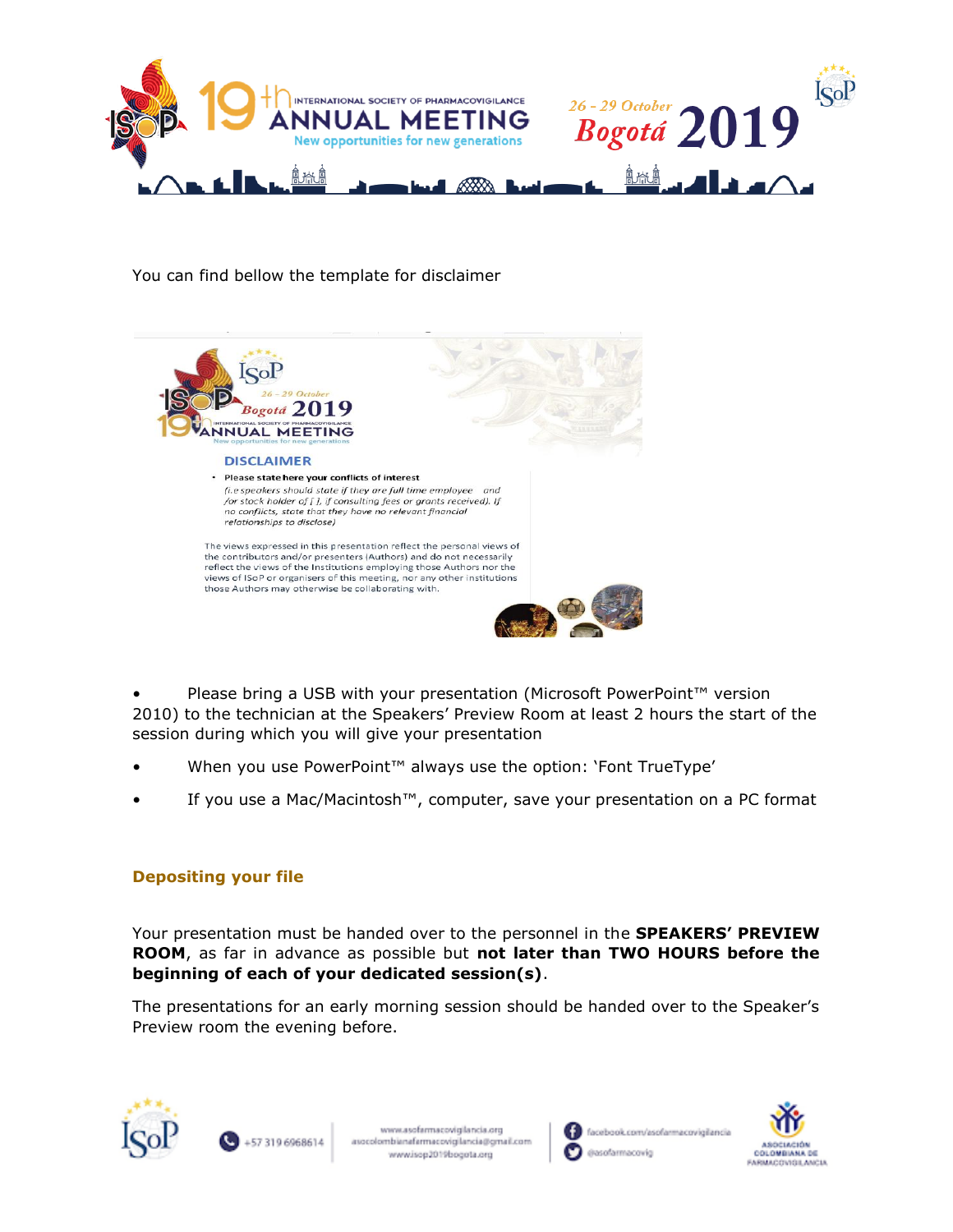

In the Speakers' Preview room, you will be assisted by a technician who will help you upload your presentation to the internal network. You will also be able to review your presentation and to verify that it has been transferred correctly to the network.

Once uploaded to the internal network, your presentation will be sent directly to the lecture room assigned for your presentation.

# **The Speaker Preview room is located near commercial Area in the hall "Valle" and is open at the following times:**

Friday, 25 October 2019 16:00 – 18:00 Saturday, 26 October 2019 07:30 – 17:30 Sunday, 27 October 2019 07:30 – 17:30 Monday, 28 October 2019 07:30 – 17:30 Tuesday, 29 October 2019 07:30 - 14:00 Hall "Boyaca" in front of the Commercial Area entrance







O facebook.com/asofarmacovigilancia O ausofarmacovio

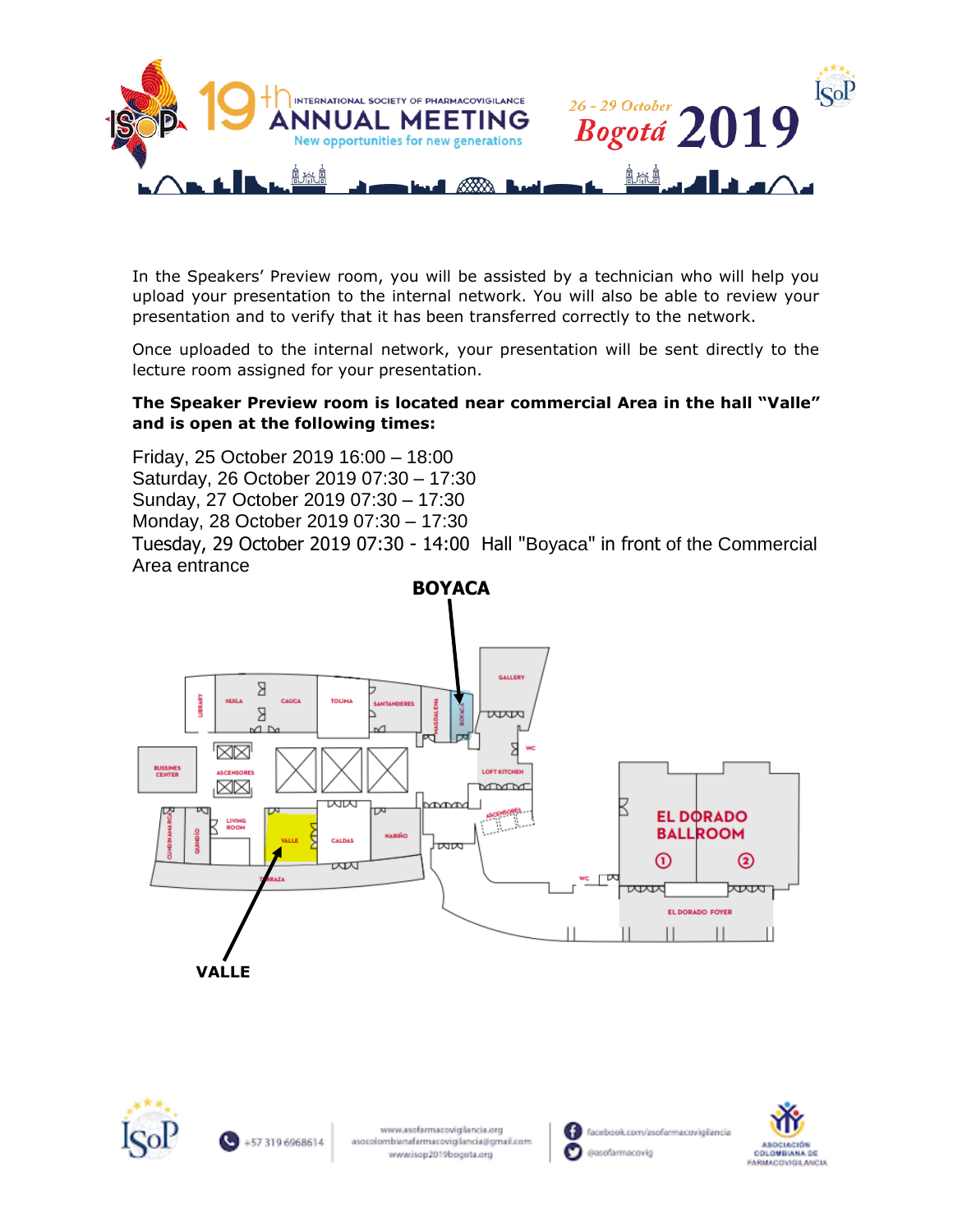

Your presentation will be posted on the ISoP website (password protected) after the conference, unless you don't agree. Please contact the organisers for more information.

## **In the lecture room**

It is highly recommended you **arrive to the respective lecture room enough time ahead** prior to your presentation to meet with the session chairs and familiarize yourself with the technical setup, if your presentation has a video please advice the technical.

When your turn comes and your presentation is launched on the screen, you will advance your own slides using the remote control.

Please, **DO NOT come at the last minute with your own computer** into the lecture room: all presentations must be uploaded in the Speaker's Preview room beforehand. *(If you can't avoid presenting from your own laptop after all – please make sure you stop by the Speaker's Preview room anyway – enough time ahead – to inform the personnel and to make sure we are ready for such eventuality).*

# **PREPARATION RECOMMENDATIONS:**

- Before the meeting, do not hesitate to contact your chairperson(s) for any questions regarding your session/presentation
- Plan your presentation carefully
- Co-ordinate each phase of your lecture with your PowerPoint™ slides
- Number the sheets at the bottom of the page, and have them in proper order and position
- Avoid unfamiliar abbreviations or expressions
- Your copy should be highly legible (ALL CAPITALS, for instance) double or triple-spaced, with wellmarked cues for slides
- For PowerPoint™ slides, a coloured background usually works better than black and white. However, colours should be kept limited and simple
- Optimise the visual simplicity of your slides use few words and avoid sentences
- Try not to use more than 6 bullet points per slide
- Leave out text you do not plan to discuss
- Use several slides to cover a detailed topic that cannot be logically included on one slide
- If you must refer to one slide on several occasions during your presentation, use duplicates instead of trying to return to the original
- To coin a phrase, graphs often speak louder than words







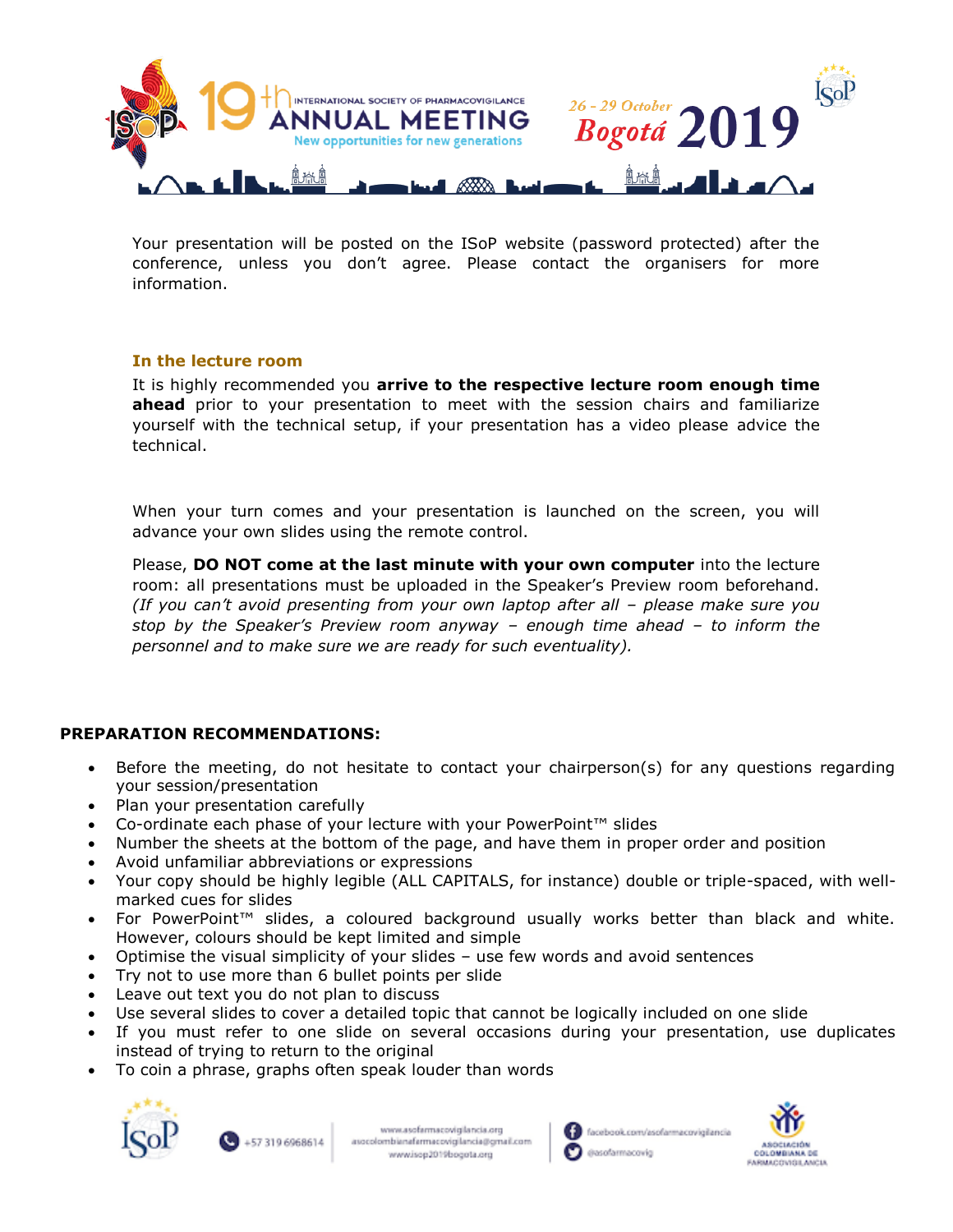

# **THREE EFFECTIVE PRESENTATION RULES:**

- 1. Introduce your topic and inform your audience what you intend to speak about
- 2. Deliver your talk, including the methods, results and conclusions
- 3. Summarize for your audience the most important points of your lecture

*Note: The sessions will have a simultaneous interpretation. Please be aware that some participants may not speak your language as their mother tongue, please remember to speak slowly and clearly.*

# **DELIVERY TIPS:**

- Bring a text prepared specifically for the oral presentation
- Find time before sessions begin, and acquaint yourself with the operation of the podium and location of the equipment. Conference staff will be present to assist you
- Give the technician any special instructions you may have before, not during the talk
- Be careful to speak in accordance with your slide sequence, discuss the material as written on the slide
- Use a laser pointer to guide the audience. Do not wave the pointer around the slide
- Remember to speak slowly and clearly
- Please stay within the time limit allocated for your presentation

# **How to prepare your presentation in a 16:9 format**

Open PowerPoint™

Go under Design





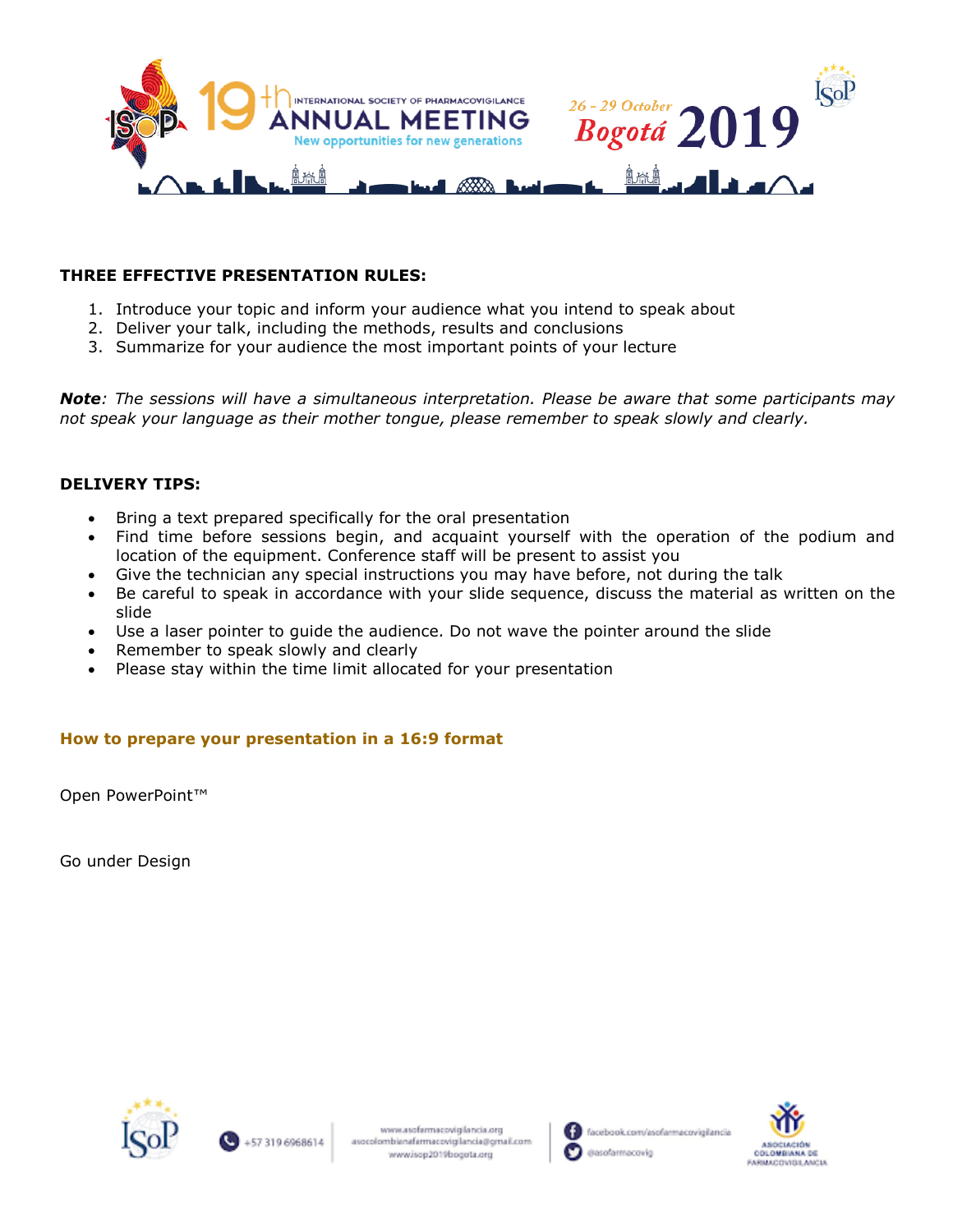|                                                                                         | <b>ISol</b><br>INTERNATIONAL SOCIETY OF PHARMACOVIGILANCE<br>$\overset{\text{\tiny{\textit{26-29 October}}}}{\textit{Bogotá 2019}}$<br><b>ANNUAL MEETING</b><br>New opportunities for new generations<br><u>ॏॕॕॏ</u> ॼॾॏॾॾ△<br>LALLL |
|-----------------------------------------------------------------------------------------|--------------------------------------------------------------------------------------------------------------------------------------------------------------------------------------------------------------------------------------|
| $\begin{array}{c c c c c} \hline \mathbf{a} & \mathbf{b} & \mathbf{c} \end{array}$<br>G |                                                                                                                                                                                                                                      |
| File<br>Home                                                                            | Design<br>Transitions<br>Insert<br>Animations<br>Slide Show<br>View<br>Review                                                                                                                                                        |
| F                                                                                       | Aa<br>Aa<br>Aa<br>Αа<br>۸a                                                                                                                                                                                                           |
| Slide<br>Page<br>Orientation $\tau$<br>Setup                                            |                                                                                                                                                                                                                                      |
| Page Setup                                                                              |                                                                                                                                                                                                                                      |
| Cliator<br>0.404                                                                        |                                                                                                                                                                                                                                      |

Then under page Setup:



Finally on "Slides sized for" select "On-screen Show (16:09) on the drop down list